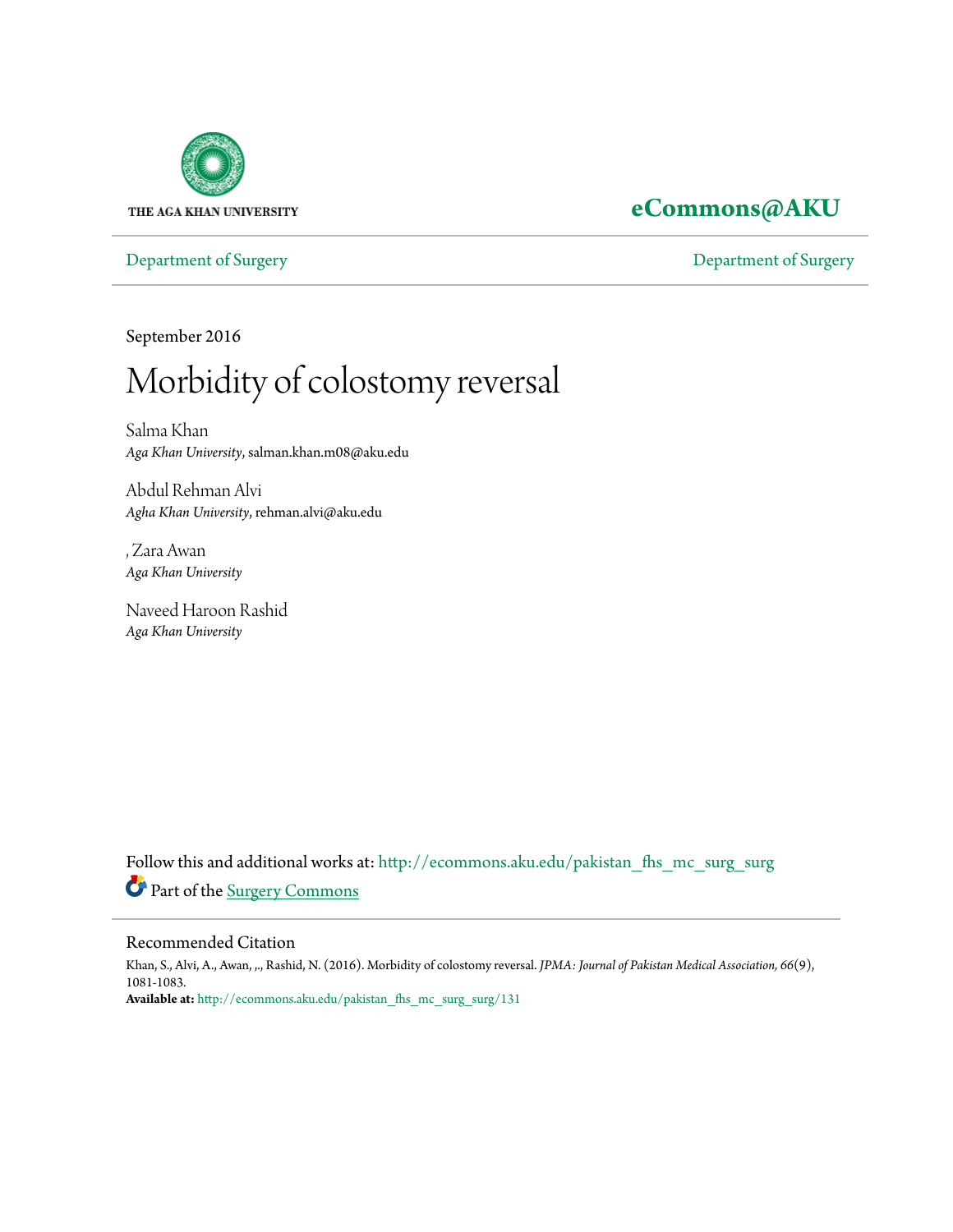# ORIGINAL ARTICLE

# **Morbidity of colostomy reversal**

Salma Khan, Rehman Alvi, Zara Awan, Naveed Haroon

#### **Abstract**

**Objective:** To determine morbidity after colostomy reversal at a tertiary care hospital.

**Method:** The retrospective case series was conducted at the Aga Khan University Hospital, Karachi, and comprised records of patients aged 15 years or more who underwent colostomy reversal from January 2003 to December 2011. Data was collected regarding demographics, procedure dates, indication, as well as type and location of colostomy. Details of colostomy reversal, including pre-operative, intra-operative and post-operative variables were recorded. **Results:** The mean age of the 96 patients was 40±16 years; 72(75%) of them being males. The most frequent indications for fashioning of colostomy were bowel perforation in 53 (55.2%) and malignancy in 9(9.3%) patients. Intra-operative complications occurred in 5(5.2%) with bowel perforation in 3(3.1%) and bleeding in 2(2%) patients. Overall, 40(41.6%) patients had post-operative local complications; the most common being wound infection in 19(19.8%) followed by incisional hernia 15(15.6%). Patients who experienced post-operative complications had significantly longer hospital stay compared to those without complications (9±2.8 vs. 7±2.4days; p=0.038).

**Conclusion:** Colostomy reversal was associated with non-negligible morbidity. The most common complications were wound infection and incisional hernia.

**Keywords:** Stoma reversal, Stapled anastomosis, Wound infection. (JPMA 66: 1081; 2016)

#### **Introduction**

Colostomy reversal is done once the disease process has settled for which it had been formed and it has no distal obstruction with healthy bowel ends.1,2 Colostomy reversal is a commonly performed surgical procedure which is known to be associated with low mortality and significant morbidity. <sup>3</sup> A landmark series of 6,107 patients revealed a 29.4% morbidity rate for colostomy closure (range 5.6% to 49%).4 Common complications after reversal include wound infection, anastomotic leak, ileus and incisional hernia. 5,6 Surgical outcome in terms of mortality and morbidity for colostomy reversal varies from place to place, depending on many factors, including characteristics of the population, individual-to-individual variation and the level of healthcare provision.4,7,8 Hence, despite the available data on western populations and a couple of Asian samples, the outcome of colostomy reversal in our population, cannot be precisely predicted based on these studies.

The current study was planned to assess the complication pattern of patients undergoing colostomy closure at a tertiary care hospital.

#### **Patients and Methods**

The retrospective case series was conducted at the Aga

Department of Surgery, The Aga Khan University Hospital, Karachi, Pakistan. **Correspondence:** Naveed Haroon.Email: naveed.haroon@aku.edu

Khan University Hospital (AKUH), Karachi, and comprised records of patients who underwent colostomy reversal from January 2003 to December 2011, Data of all patients aged >15 years with complete medical record and followup of at least six months was retrieved through international classification of disease version 9 (ICD-9) coding system. Data was collected about demographics, indication for colostomy and urgency, details of colostomy reversal, including pre-operative variables, like American Society of Anaesthesiology (ASA) scoring, antibiotic use, and bowel preparation, presence of confounders such as smoking and diabetes mellitus, intraoperative variables like operative technique, staple vs. suture anastomosis, duration of surgery wound type, open vs. close, with and without drain placement. Postoperative variables included duration of hospital stay and re-admissions. Intra-operative complications included bleeding, spillage of bowel contents and iatrogenic bowel injury. Post-operative local complications included wound infection, anastomotic leakage, post-operative ileus, post-operative bleeding, and foecal fistula/ enterocutaneous fistula, incisional hernia.

Data was analyzed using SPSS 15. Categorical variables were expressed as frequencies and percentages, and continuous variables as means and standard deviations (SD).

### **Results**

Of the 120 subjects who underwent colostomy closure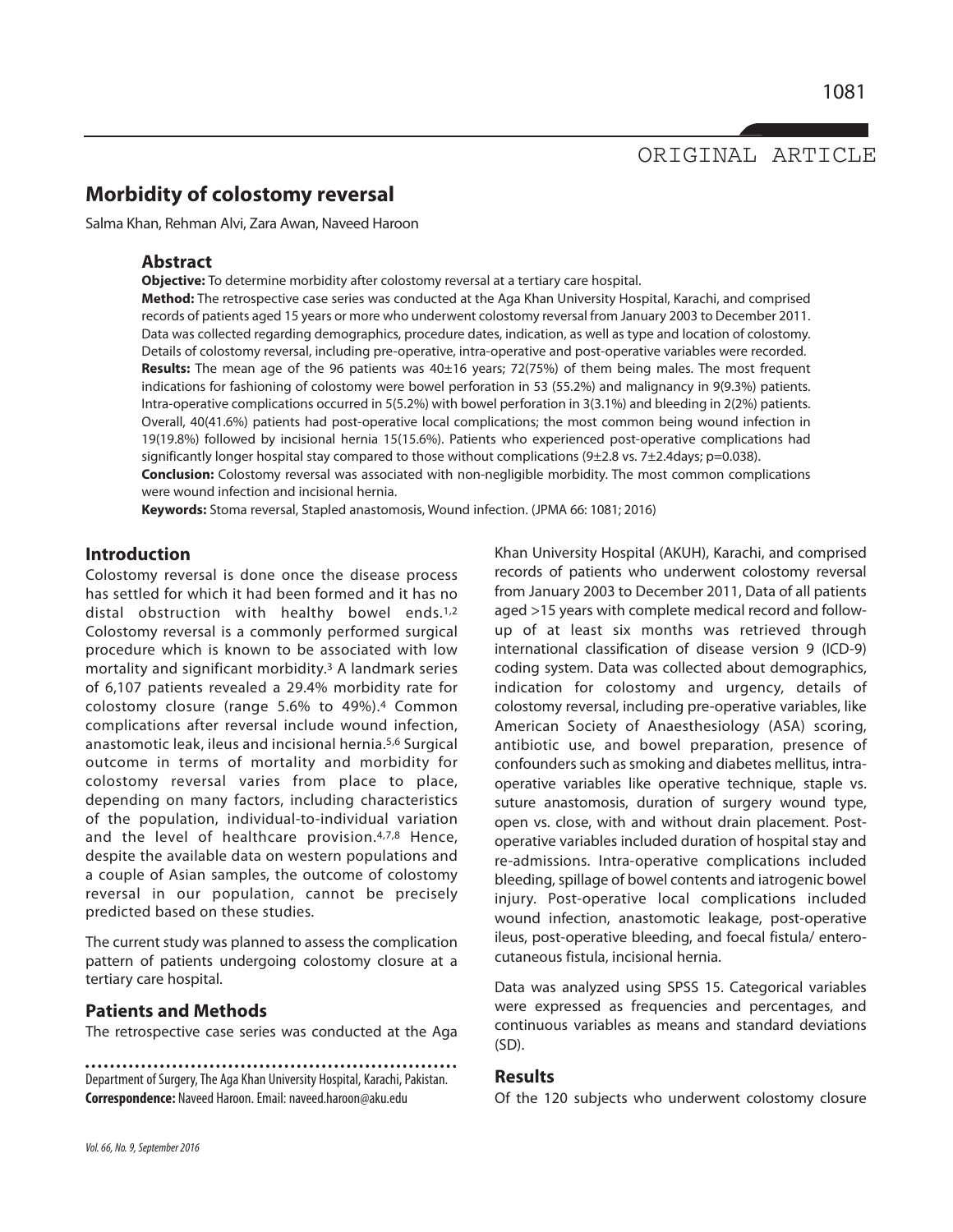**Table-1: Patient demographics.** 

| <b>Variables</b>                   | <b>Colostomy reversal</b><br>$n=96(%)$ |
|------------------------------------|----------------------------------------|
|                                    |                                        |
| Gender                             |                                        |
| Male                               | 72(75%)                                |
| BMI <sup>1</sup>                   | $24 + 4.8$                             |
| HB <sup>2</sup>                    | $11.4 + 1.5$                           |
| Time between formation to reversal | $45.7 + 5.8$                           |
| <b>Indication for colostomy</b>    |                                        |
| <b>Bowel perforation</b>           | 53 (55.2%)                             |
| Malignancy                         | $9(9.3\%)$                             |
| Necrotizing fasciitis              | $9(9.3\%)$                             |
| Sigmoid volvulus                   | $3(3.1\%)$                             |
| $RV$ fistula <sup>3</sup>          | $3(3.1\%)$                             |
| <b>Diverticulitis</b>              | 2(2.08%)                               |
| Fistula in ano                     | 2(2.08%)                               |
| Others                             | 12 (12.5%)                             |
| <b>Type of colostomy</b>           |                                        |
| Loop                               | 84 (87.5%)                             |
| With mucous fistula                | $8(8.3\%)$                             |
| Double barrel                      | $3(3.1\%)$                             |
| Cecostomy                          | $1(1\%)$                               |
| <b>ASA Scoret</b>                  |                                        |
| ASA I                              | 41 (42.7%)                             |
| ASA II                             | 47 (48.0%)                             |
| ASA III                            | $8(8.3\%)$                             |
| Hospital stay                      | $8.3 + 2.6$                            |

1BMI: Body mass index.

2HB: Haemoglobulin level.

3RV: Rectovaginal.

†ASA: American Societyof Anaesthesiology.

during the period, 96(80%) met the inclusion criteria. The overall mean age was 40±16 years; and 72(75%) of them were males. The most frequent indications for colostomy were bowel perforation in 53(55.2%) patients, followed by malignancy in 9(9.3%). The mean duration from the colostomy formation to its closure was 45.7±5.8 days. Mean hospital stay after the procedure was 8.3±2.6 days (Table-1).

Pre-operative antibiotic and bowel preparation regime were instituted in all (100%) patients. Intra-operative complications occurred in 5(5.2%) patients which included bowel perforation in 3(3.12%)) and bleeding in 2(2.08%), while 40(41.6%) patients had local complications. The most frequent local complication was wound infection followed by incisional hernia, while incidence of anastomotic leak was low. On the other hand atelectasis remained the most common systemic complication (Table-2). Mean hospital stay in patients who had complications was significantly higher Table-2: Intra-and post-operative complications during colostomy reversal.

| <b>Complication</b>      | <b>Colostomy reversal</b> |
|--------------------------|---------------------------|
|                          | $n=96(%)$                 |
| Intraoperative           | $5(5.2\%)$                |
| <b>Bowel perforation</b> | $3(3.1\%)$                |
| Bleeding                 | 2(2%)                     |
| Local                    | 40 (41.6%)                |
| <b>Wound infection</b>   | 19 (19.8%)                |
| Postoperative ileus      | $3(3.1\%)$                |
| Anastomotic leak         | $2(2.0\%)$                |
| Faecal fistula           | $1(1.0\%)$                |
| Incisional hernia        | 15 (15.6%)                |
| Systemic                 | 22 (22.9%)                |
| <b>Atelectasis</b>       | 12 (12.5%)                |
| UTI                      | 8(8.3%)                   |
| Urinary retention        | $1(1\%)$                  |
| Cardiac arrhythmia       | $1(1\%)$                  |

compared to those without complications (9±2.8 vs. 7±2.4days; p=0.037).

#### **Discussion**

Colostomy is considered a double-edged sword. 8 Creation of colostomy on the one hand avoids serious other consequences, while on the other it also maintains its fair share of significant morbidity and, therefore, requires operation for closure. <sup>9</sup> Reversal of colostomy is a frequently performed procedure in our surgical practice. Host of minor and major complications, including anastomotic leak, wound infection, obstruction, wound dehiscence and incisional hernia, are associated with it. 5 Colostomy will provide true benefit if morbidity and mortality is kept to a minimum so that it does not interfere with the patient's ability to recover. <sup>10</sup> The aim of our study was, therefore, to determine complications after colostomy closure.

Main indication in western literature for colostomy formation was bowel malignancy, while it was traumatic bowel perforation (gunshot, road traffic accident) in our study.<sup>9</sup> Mean age of colostomy formation in our study was 40 years (range: 17-76 years), while it is higher in western studies largely due to the above-mentioned reason for colostomy formation. 11

Colostomy reversal is a high-morbidity procedure with low risk of serious complications.<sup>8</sup> The overall morbidity in our study was 41.1% which is comparable to international literature (5%-40%). <sup>12</sup> The most common complication in our study was wound infection (19.8%), while it was 22% in another series. <sup>8</sup> Effect of wound closure on wound infection has been the focus of recent studies. <sup>13</sup> We left